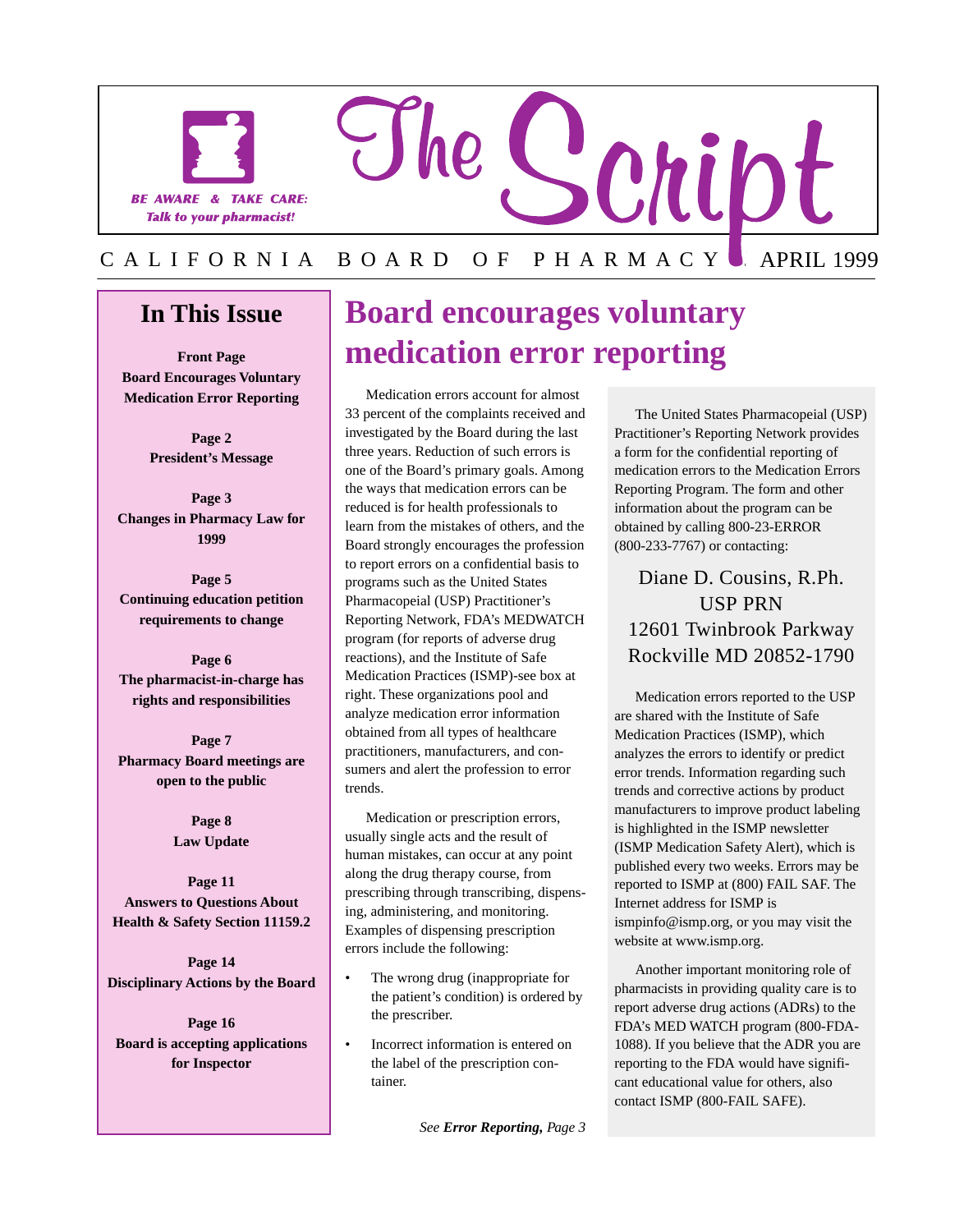## **President's Message**

### **by Thomas S. Nelson, R.Ph. President, California Board of Pharmacy**

During the last five years, much has been written, televised, and reported about the increase in prescription errors. Much has also been written on the reasons for errors, with staffing and workload issues and the hectic pharmacy environment (due in part to managed care restrictions) often being cited as causes. Some authors have even called into question the very competence of today's practicing pharmacist. Because of the Board's concern for and responsibility to protect the public, it has focused this issue

of The Script primarily on medication errors and what can be done to prevent them.

The Board encourages pharmacies that discover a medication error to make every effort to prevent similar errors in the future and is considering a regulation requiring pharmacies to have a quality assurance program (QAP) in place to address such errors. Each pharmacy would determine the causes of its particular errors, then develop (and follow) procedures designed to prevent recurrences.

The QAP would address dispensing errors (e.g., dispensing the wrong drug with a look-alike name), as well as incidents of prescriptions being filled correctly as written but for a drug or dose that is inappropriate for a particular patient. This is the type of error that pharmacists can avoid by using their experience, knowledge, and professional judgment when reviewing the patient profiles and performing the most important function of prescription dispensing-the drug utilization review (DUR).



Too often at the Northern and Southern Compliance Committee meetings (where pharmacists are required to answer complaints before the Board), we hear that during the prescription filling process, there is little, if any, mention of the DUR or profile review. And equally often the pharmacist relies on the computer system to flag all interactions, overlaps, duplications,

cross-allergies, harmful doses, and other potential problems. While today's computers are a huge aid in prescription dispensing, I cannot think of one computer system to which I would abdicate my clinical judgment as a pharmacist. However, more and more pharmacists seem to be doing just that-relying on computers rather than on their education and expertise, and not rearranging their work flow to allow for proper DUR and profile review.

An aggressive consultation program for new prescriptions can prevent many dispensing errors. The pharmacist must discuss every new prescription with the patient, read the directions typed on the label, and open each container to assure that its contents match the container label.

Following these guidelines and instituting a meaningful QAP in every pharmacy will protect the public health and safety, while assuring that the pharmacy profession will continue to flourish into the next millennium.

### **BE AWARE & TAKE CARE Talk to your pharmacist!**



### **Nametags required for pharmacists and interns**

As of January 1, 1999, section 680 of the Business and Professions Code requires health care practitioners, including registered pharmacists and pharmacy interns, to wear nametags while working. The nametags must contain the practitioner's name and license status and be printed in at least 18-point type. Practitioners may opt not to wear nametags if their licenses are prominently displayed in their practice area or office. However, nametags are necessary for those who are required to move from area to area while performing their duties.

Pharmacy technicians already are required to wear nametags under section 1793.7 of the California Code of Regulations, as are pharmacy technician trainees under section 4115.5 of the Business and Professions Code.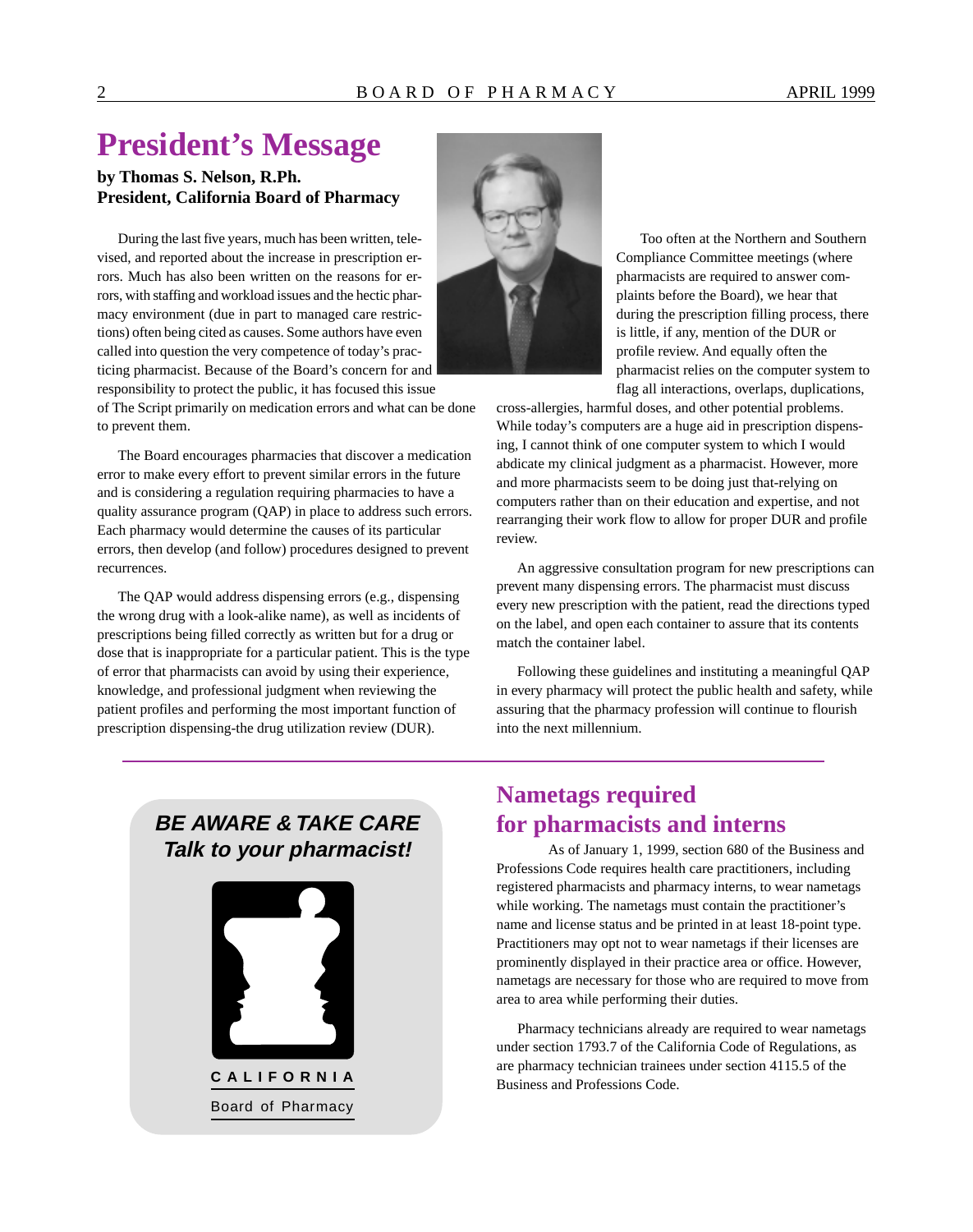### **Fee reductions begin July 1, 1999**

We are pleased to announce that beginning July 1, 1999, many Board fees are being reduced. The reductions affect licensing applications, original and renewal licenses (except those for pharmacy technicians) and will return fees to the amounts charged prior to June 30, 1995. For example, the renewal fee for pharmacist licenses that expires on July 31, 1999, will be \$115 instead of \$150. The renewal fee for a pharmacy license that expires on July 1, 1999, will be \$175 instead of \$250. Delinquent fees will also revert to the previous amounts. However, those whose licenses expire on or before June 30, 1999, will not be able to take advantage of the reduced rates until their next renewal.

In 1992, money was borrowed from the Board's Contingent Fund to help satisfy a statewide budget deficit. Loss of these funds forced the Board to raise fees in July 1995 to meet its operational demands. With the repayment of this borrowed money, the Board is able to reduce fees to their previous levels with the exception of fees for pharmacy technicians. The cost of processing pharmacy technician applications for registration is significantly higher than the presently assessed fee of \$50. Consequently, the pharmacy technician registration fees will not be reduced.

### *Error Reporting*

*Continued from Page 1* 

- A prescription is dispensed with the wrong drug or wrong dosage.
- A drug is dispensed that is contraindicated if taken with another drug.
- A prescription is filled using a drug whose expiration date has passed.

Other consistent problems contributing to prescription errors are the absence or presence of leading/trailing zeroes (computerized placeholders which are zeroes before and after the decimal point), misinterpreted abbreviations, and incomplete medication orders. Also, errors can be caused by poor communication, similarities in product names, ambiguities in directions for use or medical abbreviations, unclear labeling, or poor pharmacy procedures or techniques.

According to written comments received by the Board, some pharmacists feel that their workload-the number of prescriptions to be filled without sufficient staffing- may also cause prescription errors. Consequently, the Board, when mediating a prescription error complaint, documents the number of prescriptions filled (new prescriptions and refills) and the staffing of the pharmacy on the day of the error. If it is determined that workload factors contributed to a medication error, the pharmacy owner and the pharmacist-in-charge may be charged with violating the law. Repeated errors or serious breaches in pharmacy practices may trigger referral to the Office of the Attorney General for formal disciplinary action.

Because of concern for the growing number of medication errors, the Board is working on legislation to conduct a study of the frequency and types of medication errors in California pharmacies and to report its findings and recommendations for improving patient safety.

The Board also is considering a regulation requiring each pharmacy to have policies and procedures for recording and analyzing medication error incidents and for taking appropriate and reasonable actions to prevent future incidents of the same type. Having a quality assurance program that includes the evaluation of errors is an important method recommended by experts for the prevention of those errors. However, the Board has found that many errors would have been prevented if the pharmacist had consulted with the patient.

These programs work only because thoughtful practitioners report incidents, confident that the purpose of reporting, recording, and tracking medication errors is not to assign blame, but to aid in understanding why the errors occurred and take preventive and corrective action to preclude recurrence.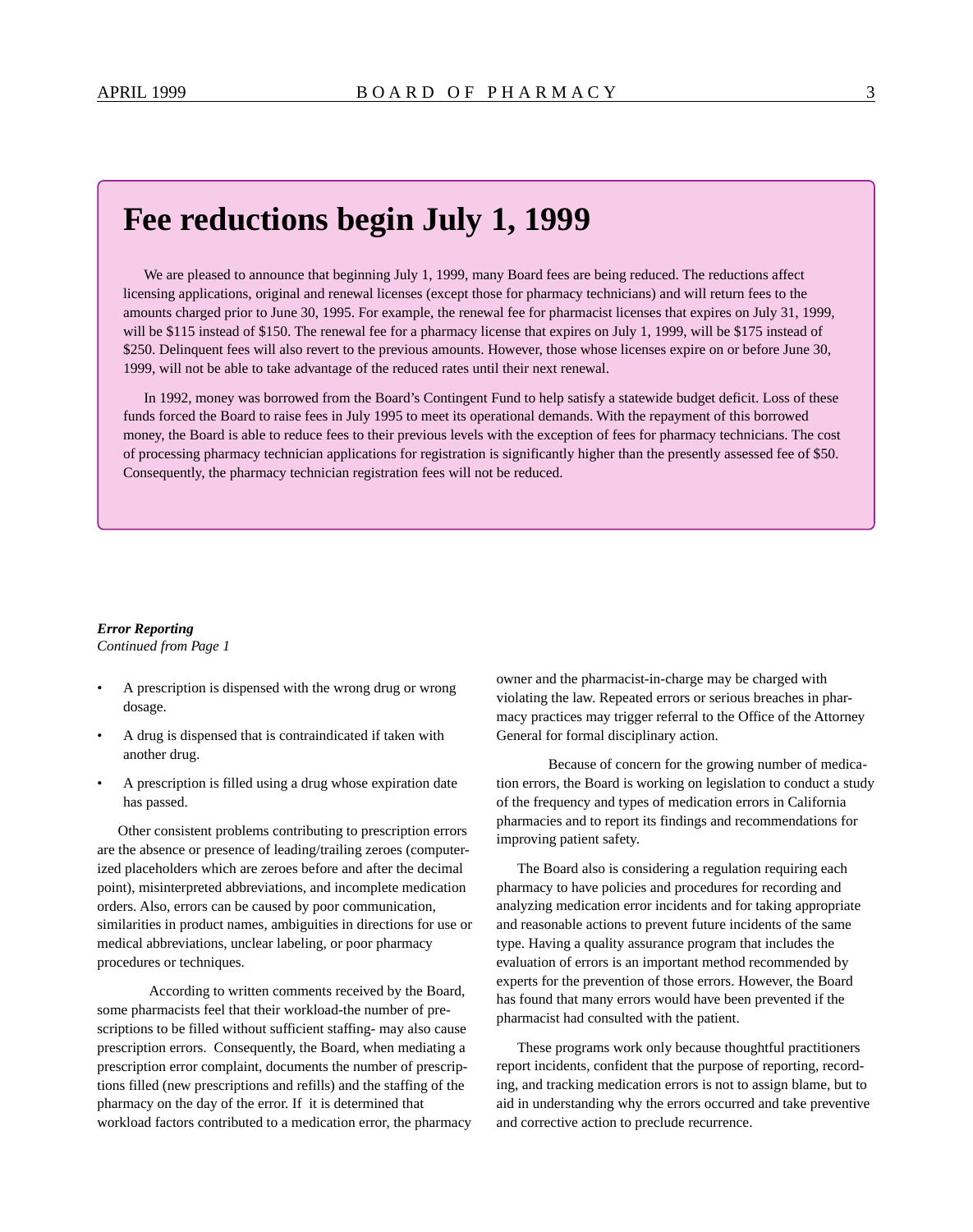## **Automated drug delivery systems OK for skilled nursing facilities**

Senate Bill 1606 (Lewis, Chapter 778) amended section 1261.5 and added section 1261.6 to the Health & Safety Code. Beginning July 1, 1999, section 1261.6 will permit skilled nursing facilities and intermediate care facilities licensed by the Department of Health Services to use automated drug delivery machines (Pyxis and similar machines by other manufacturers). Currently, only hospitals use such dispensing machines to store drugs in nonpharmacy areas of the hospital because automated systems provide security and accountability of the drugs stored and dispensed from the machines.

Thi section also requires that transaction information for drugs dispensed from such machines be available for three years. Access to the drugs in the machines is limited to specific persons who are authorized by law to administer drugs.

Facilities using such machines must have policies and procedures for the disposition and security of stored drugs and for assuring drug potency and purity. Drugs may be removed from the machine (1) when ordered by a prescriber for administration to a patient before the next scheduled pharmacy delivery (the amount of drugs to be sufficient until the next scheduled pharmacy delivery or 72 hours-whichever is less), only after a pharmacist's review of the order and patient's profile, (2) drugs ordered for a patient on an as-needed basis where the use and retrieval is subject to review by a pharmacist, (3) drugs designated by the facility as emergency drugs or acute onset drugs, where the retrieval must be reviewed by a pharmacist within 48 hours.

The machines must be stocked by a pharmacist if done at the facility, or if removable drawers are used, the drawers may be removed for stocking outside the facility if: (1) the task is done by a pharmacist or by a pharmacy technician or an intern under the direct supervision of a pharmacist, (2) the drawers are transported between the facility and pharmacy in a tamperevident container and (3) written policies and procedures exist to ensure proper placement of the drawers in the machine.

Review of the drugs in the machines must be done by the pharmacy on a monthly basis for security, accountability and cleanliness. Drugs dispensed from the machine would be exempt from patient-specific labeling requirements if unit dose or unit of use packaging is used and the facility has the information required on the label readily available.

Subsection (b) was added to section 1261.5 (also effective July 1, 1999) to provide that limitations on the number and quantity of oral dosage or suppository form drugs provided by a pharmacy to a health facility for storage in a secured emergency

supplies container does not apply to an automated drug systems when a pharmacist controls access to the drugs.

The exact language of the two sections is entered below so they may be kept in the pharmacy, as these sections of the Health & Safety Code are not included in the pharmacy lawbook.

#### **Section 1261.6** (New)

- (a) For purposes of this section and Section 1261.5, an "automated drug delivery system" means a mechanical system that performs operations or activities, other than compounding or administration, relative to the storage, dispensing, or distribution of drugs. An automated drug delivery system shall collect, control, and maintain all transaction information to accurately track the movement of drugs into and out of the system for security, accuracy, and accountability.
- (b) Transaction information shall be made readily available in a written format for review and inspection by individuals authorized by law. These records shall be maintained in the facility for minimum of three years.
- (c) Individualized and specific access to automated drug delivery systems shall be limited to facility and contract personnel authorized by law to administer drugs.
- (d) (1) The facility and the pharmacy shall develop and implement written policies and procedures to ensure safety, accuracy, accountability, security, patient confidentiality, and maintenance of the quality, potency, and purity of stored drugs. Policies and procedures shall define access to the automated drug delivery system and limits to access to equipment and drugs.

(2) All policies and procedures shall be maintained at the location where the automated drug delivery system is being used.

(e) Drugs removed from the automated drug delivery system shall be limited to the following:

(1) A new drug order given by a prescriber for a patient of the facility for administration prior to the next scheduled delivery from the pharmacy, or 72 hours, whichever is less. The drugs shall be retrieved only upon authorization by a pharmacist and after the pharmacist has reviewed the prescriber's order and the patient's profile for potential contraindications and adverse drug reactions.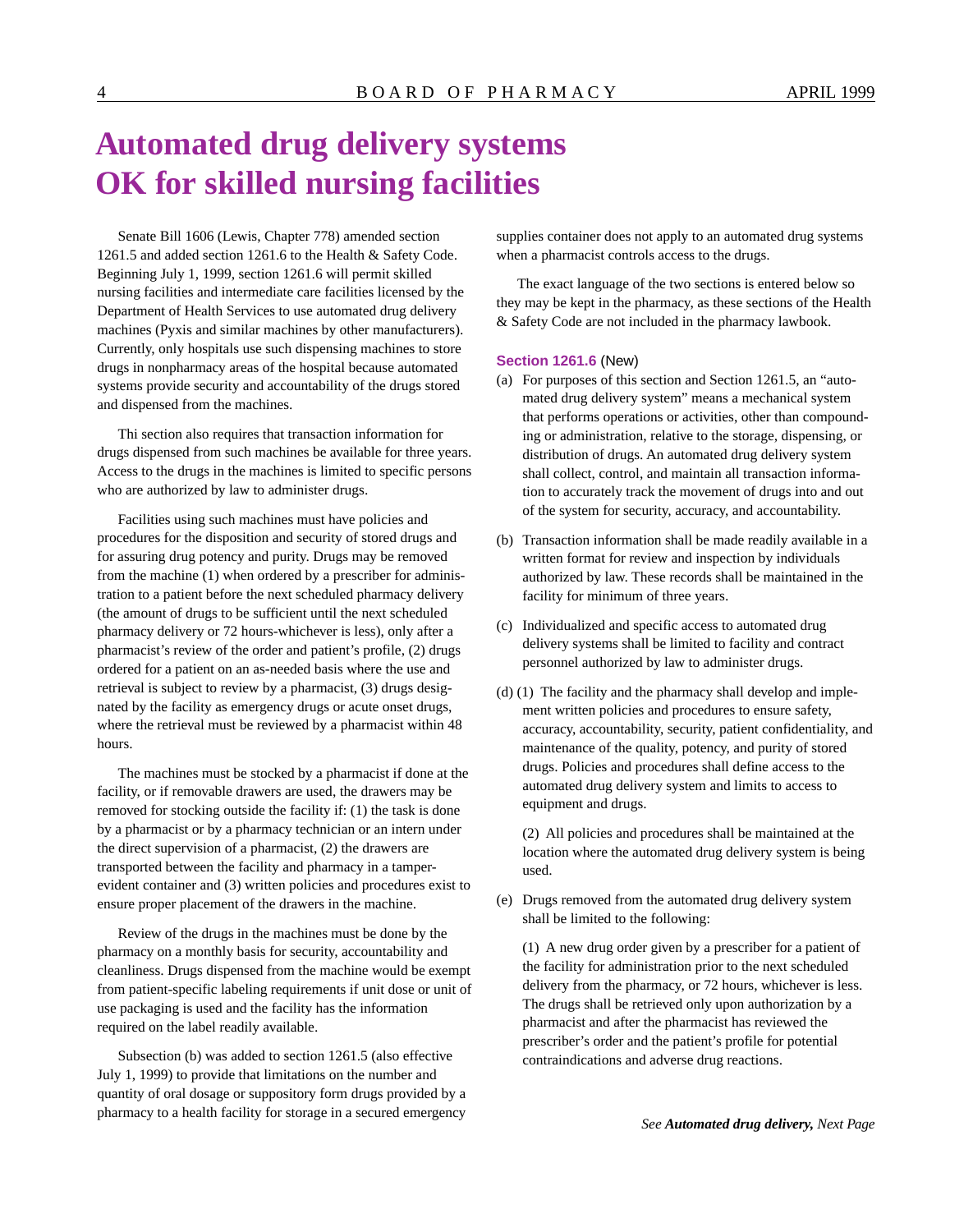#### *Automated drug delivery*

*Continued from Page 4* 

(2) Drugs that a prescriber has ordered for a patient on an as-needed basis, if the utilization and retrieval of those drugs are subject to ongoing review by a pharmacist.

(3) Drugs designed by the patient care policy committee or pharmaceutical service committee of the facility as emergency drugs or acute onset drugs. These drugs may be retrieved from an automated drug delivery system pursuant to the order of a prescriber for emergency or immediate administration to a patient of the facility. Within 48 hours after retrieval under this paragraph, the case shall be reviewed by a pharmacist.

(f) The stocking of an automated drug delivery system shall be performed by a pharmacist. If the automated drug delivery system utilizes removable pockets or drawers, or similar technology, the stocking system may be done outside of the facility and be delivered to the facility if all of the following conditions are met:

(1) The task of placing drugs into the removable pockets or drawers is performed by a pharmacist or by an intern pharmacist or a pharmacy technician working under the direct supervision of a pharmacist.

(2) The removable pockets or drawers are transported between the pharmacy and the facility in a secure tamperevident container.

(3) The facility, in conjunction with the pharmacy, has developed policies and procedures to ensure that the pockets or drawers are properly placed into the automated drug delivery system.

(g) Review of the drugs contained within, and the operation and maintenance of, the automated drug delivery system shall be done in accordance with law and shall be the responsibility of the pharmacy. The review, which shall be conducted on a monthly basis, by a pharmacist and shall include a physical inspection of the drugs in the automated drug delivery system, an inspection of the automated drug delivery system

machine for cleanliness, and a review of all transaction records in order to verify the security and accountability of the system.

- (h) Drugs dispensed from an automated drug delivery system that meets the requirements of this section shall not be subject to the labeling requirements of Section 4076 of the Business and Professions Code or Section 111480 of this code if the drugs to be placed into the automated drug delivery system are in unit dose packaging or unit of use and if the information required by Section 4076 of the Business and Professions Code and Section 111480 of this code is readily available at the time of drug administration.
- (i) This section shall become operative July 1, 1999.

### **Section 1261.5 is amended to read:**

#### **Section 1261.5**

- (a) The number of oral dosage form or suppository form drugs provided by a pharmacy to a health facility licensed pursuant to subdivision (c), (d), or both (c) and (d), of Section 1250 for storage in a secured emergency supplies container, pursuant to Section 4035 of the Business and Professions Code, shall be limited to 24. The State Department of Health Services may limit the number of doses of each drug available to not more than four doses of any separate drug dosage form in each emergency supply.
- (b) Any limitations established pursuant to subdivision (a) on the number and quantity of oral dosage or suppository form drugs provided by a pharmacy to a health facility licensed pursuant to subdivision (c), (d), or both (c) and (d) of Section 1250 for storage in a secured emergency supplies container shall not apply to an automated drug delivery system, as defined in Section 1261.6, when a pharmacist controls access to the drugs. This subdivision shall become operative July 1, 1999.

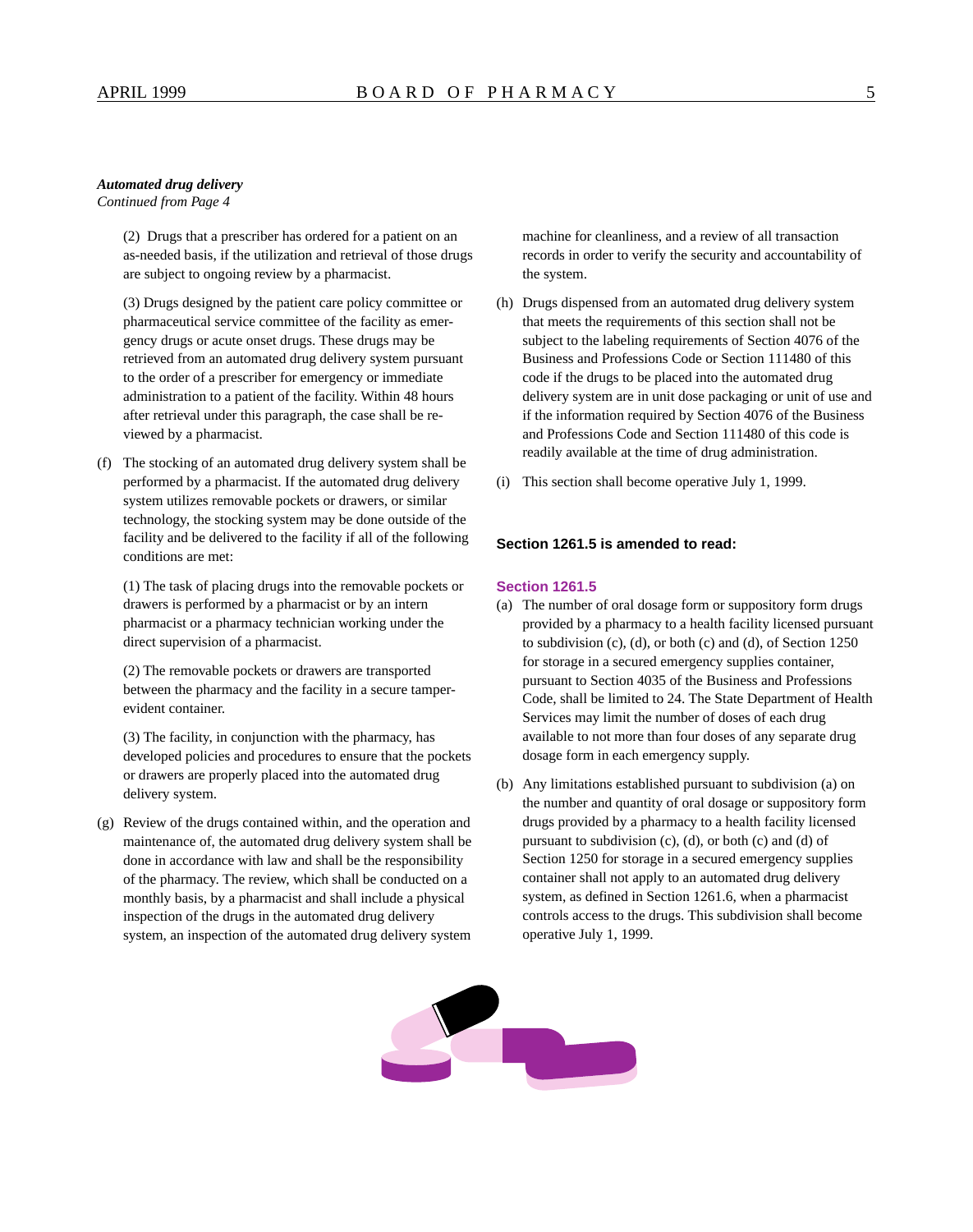### **More Answers to Pharmacy Self-Assessment Questions**

When the pharmacy self-assessment forms were mailed to California pharmacies earlier this year, the January 1999 issue of The Script was also enclosed. That publication contained information and answers to questions about the pharmacy self-assessment program. Below are answers to additional questions:

#### **Q. What type self-assessment form do I complete for a drug room or a clinic?**

A. Pharmacy self-assessments are not required for drug rooms or clinics.

#### **Q. What type self-assessment form do I complete for a skilled nursing/closed door pharmacy?**

A. Community/out-patient assessments are required for skilled nursing/closed door pharmacies.

#### **Q. What do I do with the assessment after it is completed?**

A. Each assessment is to remain accessible in the pharmacy for three years from the date of its completion. Do not mail the completed form to the Board unless you are specifically directed to do so.

#### **Q. What do I do if I haven't received the form, and it was to be completed by March 31, 1999?**

A. If you have not yet received the form, fax your request to the Board at (916) 327-6308. Please include the name of your pharmacy, license number, address, and type of practice. Your fax will be retained at the Board as a record that you did not receive the assessment in the first mailing, affecting your ability to complete it by March 31. The form(s) will be mailed to you with other important information.

### **Q. My pharmacy will be hiring a new pharmacist-incharge (PIC) shortly. Will he or she be required to complete the self-assessment, even though it was just done by the previous PIC?**

A. Yes, the PIC must complete a new assessment form within 30 days of being designated as PIC. (The pharmacy selfassessment form contains valuable regulatory information and should be considered an educational tool.)

### **Q. I found several references in the assessment to the 21 CFR and 22 CCR70263, 70269, etc., but could not find these sections in my 1998 pharmacy law book. What are these referenced sections, and where can I locate them?**

A. The "21 CFR" refers to Title 21 of the Code of Federal Regulations, part 1300 onward. It is published each year by the U.S. Government Printing Office and contains all regulations of the Controlled Substances Act as administered by the Drug Enforcement Administration. It is available in law libraries or may be purchased at bookstores offering federal legal publications or by mail from the U.S. Government Printing Office.

The "22 CCR" refers to various sections of Title 22 California Code of Regulations, commonly known as Title 22. This reference section is available in law libraries or most hospital administrators' offices.

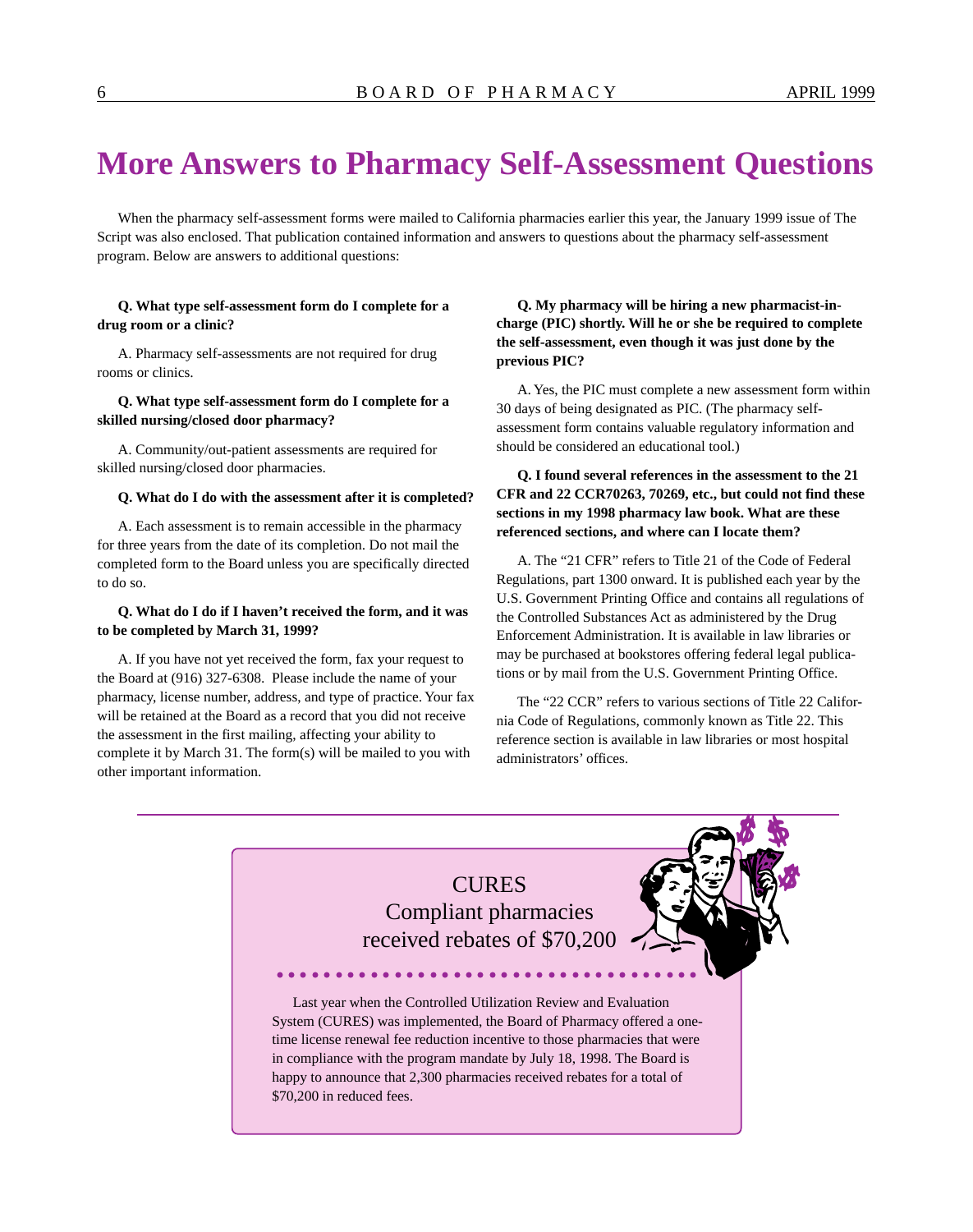# **Be a leader-Be a Pharmacy Inspector for the Board**

Have you ever wondered what the pharmacy practice will be like in the coming millennium? If you are an innovative, highly motivated individual who is looking for an exciting career that puts you on the front line of changes in the pharmacy practice, you can help lead the way into the future as a pharmacy inspector for the Board of Pharmacy.

The Board has inspector vacancies statewide and is seeking self-starting pharmacists with experience in the new practice areas of pharmacy, such as automated drug dispensing, clinical case management, specialty clinic management, and patient education.

There are plenty of perks. Inspectors, under general direction, work from home offices where they are provided equipment (telephone, cell phone, computer, printer, fax machine), their own business car, business and travel expense reimbursement, a salary range of \$4,337 - \$4, 924, and all the health and retirement benefits of state civil service.

Applications for appointment to this state civil service classification are now being accepted on an ongoing basis. To obtain an application, you may access the Internet at <http://www.spb.ca.gov/jobgen>/ app.htm, and for general information, <http://www.spb.ca.gov/bullback.htm>. Or you may contact the Board at (916) 445- 5014.

Your completed application and résumé should be mailed to:

Department of Consumer Affairs

P. O. Box 980428

West Sacramento CA 95798-0428

Attention: Human Resources

## **Computers may miss potential medication problems**



While pharmacy computer systems have become common and essential professional tools to increase staff efficiency and support effective drug therapy monitoring, studies show that these systems need serious improvement. Pharmacists must not rely on computers alone when making professional judgments.

In the February 10, 1999, issue of the ISMP Medication Safety Alert! the editor referred to a cover story published in US News and World Report (August 26, 1996) entitled, "Danger at the Drugstore." The article concluded that pharmacy computer systems are of limited reliability when used to detect and correct prescription errors-most notably, serious drug interactions. Additionally, the Institute for Safe Medication Practices (ISMP) found that many of their respondents' computer systems performed poorly when tested on their ability to detect serious or fatal errors. The really disturbing news is that only four out of 307 systems detected all unsafe orders presented in the field tests.

For more information relating to the field study performances of specific computer vendors, you may request the February 10, 1999, Volume 4, Issue 3, issue of the ISMP Medication Safety Alert! by contacting ISMP at (800) FAIL SAF or E-mail: [ismpinfo@ismp.org](mailto:ismpinfo@ismp.org).

### **Pharmacy Board meetings are open to the public**

In accordance with its strategic plan, the Board has formed committees to address issues related to meeting the plan's objectives. To share the various committee goals, activities, and accomplishments with the public, a portion of each Board meeting will be devoted to one of the committees and open for public comment.

- The May 19-20, 1999, Board (and Licensing Committee) meeting will be held in San Diego.
- On July 28-29, 1999, the Board (and Enforcement Committee) meeting will be held in Burlingame.

All interested parties are encouraged to participate in these meetings. If you cannot present your comments in person, your written comments will be reviewed if received at the Board office at least seven days prior to the meeting. Agendas with meeting times and locations may be obtained by calling the Board at (916) 445-5014.

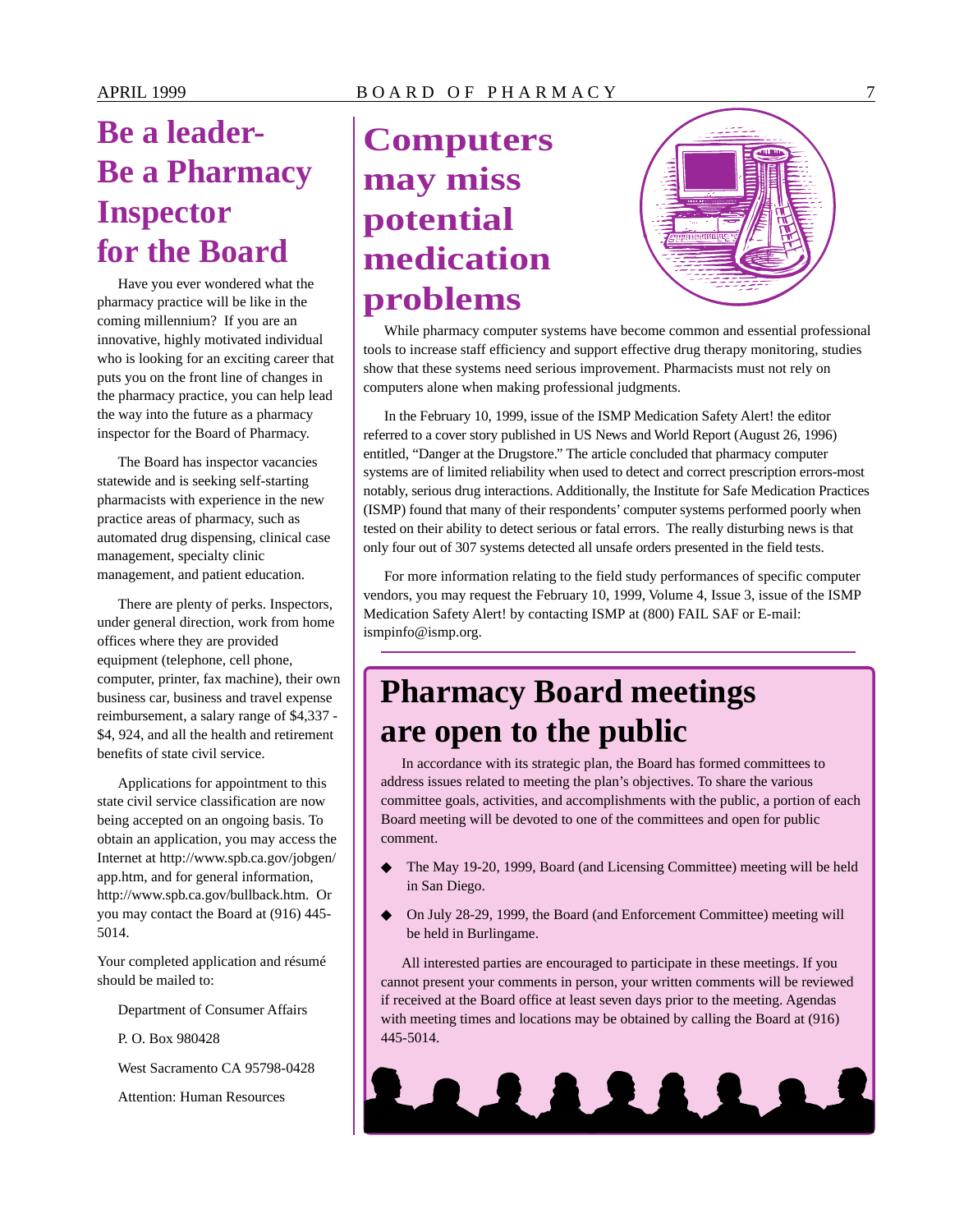### 8 BOARD OF PHARMACY APRIL 1999

## **Statewide diabetes screening and consultation events a great success**

By Scott Ayers, Events Coordinator UCSF School of Pharmacy



For what we hope will be the first of many collaborative projects, the American Pharmaceutical Association/ Academy of Students of Pharmacy from the four California pharmacy schools and the State Board of Pharmacy cosponsored a statewide effort to provide the community with free screenings and consultations for diabetes on January 23, 1999. Pharmacy students at the University of California, San Francisco; University of the Pacific; University of Southern California; and Western University organized and hosted the events at five different sites throughout the state.

Diabetes is the seventh leading cause of death in the U.S. More than 16 million Americans have type 2 diabetes; however, nearly one-third of these individuals are unaware they have the disease. Type 2 is the most common form of the disease and accounts for 90-95 percent of diabetics. Early signs of type 2 diabetes include extreme fatigue, frequent urination, unusual thirst, and blurred vision. Since some of these symptoms are individually fairly common, they may be easily overlooked and treatment delayed for years. If left untreated, serious complications can arise, such as blindness, kidney failure, heart disease, stroke, and circulatory problems that may be severe enough to

require amputation. Alternatively, early detection and proper treatment may prevent such complications.

"Talk with Your Pharmacist About Diabetes" day was designed to educate the community about the detection and early treatment of diabetes. The students first obtained a brief health history from each attendee to determine whether he or she was in a highrisk diabetes group. Then the individual's blood glucose level was tested. With the results of the risk group questionnaire, blood glucose levels, and answers to specific questions, the students provided an action plan to each individual, i.e., referral to a physician if indicated or tips for maintaining low glucose levels.

Licensed pharmacists, and representatives from Lifescan and the American Diabetes Association were on hand to answer any questions had about diabetes. State Board of Pharmacy representatives also attended and provided information on the importance of communicating with pharmacists.

The event received great media coverage, thanks to the California Pharmacists Association and

Fleishman-Hillard, Inc. Stations KTLA-TV (Los Angeles) and KCRA-TV (Sacramento/Stockton) promoted the events in advance and in subsequent news segments. Also, KCBS-AM (San Francisco) aired a live radio interview during the event, prompting many individuals to get checked. Based on media estimates, the event's promotion reached more than 577,000 viewers/listeners.

Everyone was very pleased with the success of the combined events: 654 individuals were screened, and 85 were referred to their physicians. Hundreds of thousands of others were alerted to the dangers of undiagnosed diabetes and encouraged to talk to their physicians or pharmacists about diabetes and seek medical treatment if needed. Plans for a second annual diabetes screening day are already under way, and students are looking forward to an even bigger and more successful event next year.

We would like to acknowledge and thank everyone who worked so hard to make this event the success it was. Thank you, all!

*See Statewide diabetes, Next Page*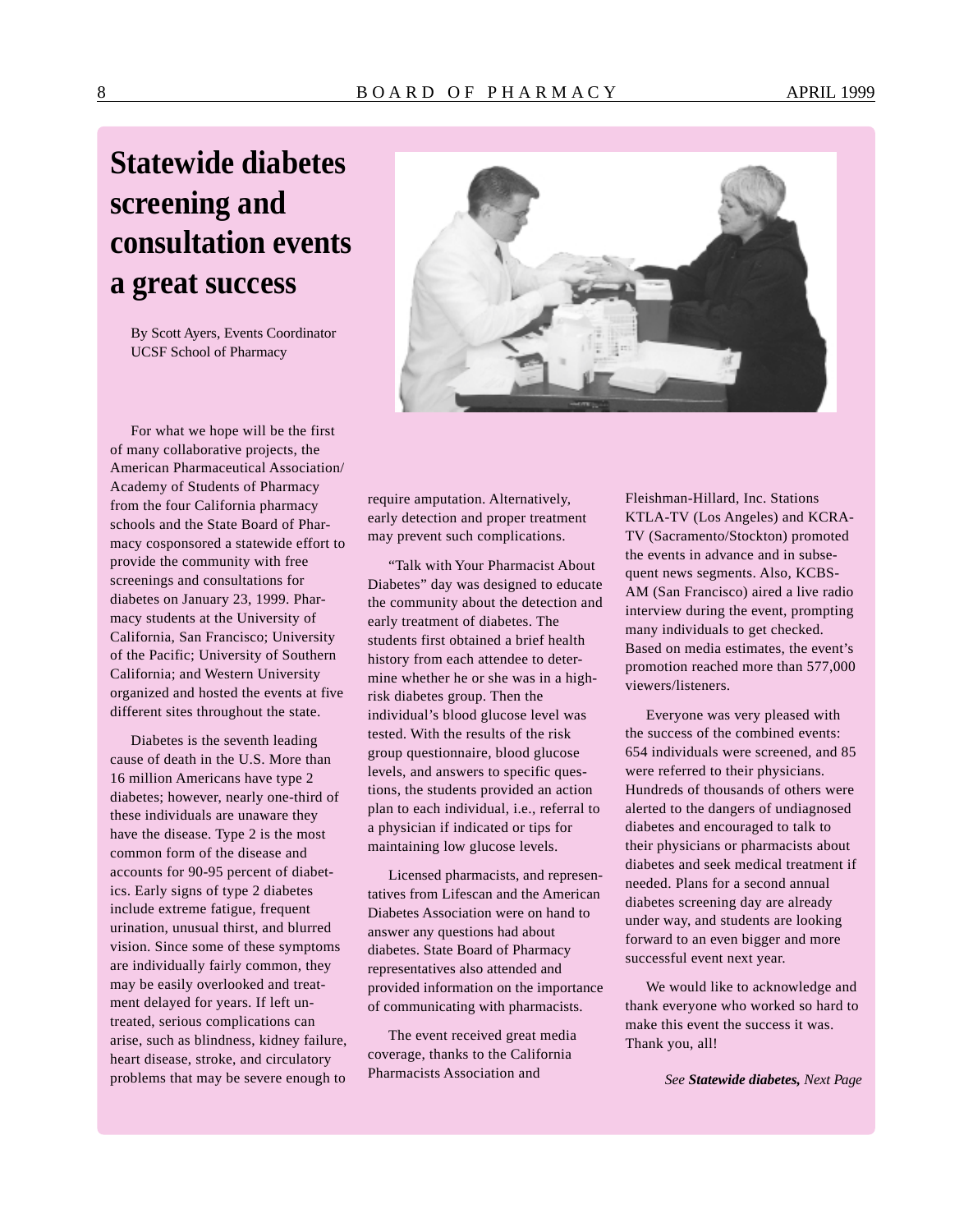### *Statewide diabetes*

### **Thank you, all!**

#### **UCSF-Scott Ayers, AphA/ASP Committee Chair and Event Coordinator Walgreens Pharmacy #3185 in San Francisco**

- Faculty Support: Dean Mary Ann Koda Kimble; Assistant Dean Bob Day; Associate Dean for External Affairs Lorie Rice; Mitra Assemi, PharmD; Betty Dong, PharmD; and Lisa Kroon, PharmD
- Board Member: Marilyn S. Shreve, RPh

Student Support: 25 individuals

#### **USC-Manisha Malavia, AphA/ASP Committee Chair Via Verde Prescription Shoppe in San Dimas and Mike Rudolph, PharmD and the Pasadena Senior Center in Pasadena and Cynthia Vaughn, Event Coordinator**

Pharmacists (Observers/Counselers/ Trainers): Michael Wincor, PharmD; May Mak, CDE, PharmD; Melissa Egan, PharmD; Manesh Bhakta, PharmD; Scott Evans, PharmD; Tracy Newman, PharmD; Sunny Park, CDE, PharmD; and Rick Reggio, PharmD Board Members: Holly Strom, RPh and Steve Litsey, PharmD California Pharmacists Association: Paul Drogichen, PharmD Lifescan: Diane Schaffer

Student Support: 89 individuals

#### **UOP-Eric Gupta, AphA/ASP Committee Chair Walgreens Pharmacy #2680 in Stockton**

Pharmacists: Dan Padilla, RPh and Bruce Uch, PharmD Board Member: Tom Nelson, RPh Student Support: 56 individuals

#### **Western University of Health Sciences-Ragie Aboulhosn, AphA/ ASP Committee Chair Sav-On Drug #3038 in Buena Park**

Pharmacist: Tim Lopez, PharmD Faculty Support: Arlane An, PharmD and Joanne Yasuda, PharmD Student Support: 40 individuals

## *Continued from Page 8* **DEA Award for Pharmacy Inspector Judith Nurse**

Pharmacy Inspector Judith Nurse was recently awarded a Certificate of Appreciation by the Drug Enforcement Administration (DEA) for her outstanding contributions to drug law enforcement. Inspector Nurse holds the lead position in the Board's Drug Diversion/Fraud Team, and has worked closely with the DEA to suppress international chemical and pharmaceutical diversion along the California/Mexico border.

An innovative leader, Inspector Nurse was central in identifying and locating counterfeiters of U.S. brand pharmaceuticals in Tijuana, Mexico. Because Inspector Nurse identified Mexican import permits as a means to verify and suppress diversion, permit verification is now a protocol nationwide and has become key evidence in federal prosecutions.

Her contributions to drug law enforcement and to the Board of Pharmacy are outstanding, and this award is truly deserved. Thank you, Judi, for your hard work! We are proud of you!

### **Hundreds of licenses cancelled for nonrenewal!**

In the July 1998 issue of The Script, it was noted that section 4402(e) of the Business and Professions Code authorizes the cancellation of all licenses (except pharmacists' licenses) if they are not renewed within 60 days of their expiration dates. Section 4402(a) authorizes the cancellation of pharmacists' licenses if they are not renewed within three years of their expiration dates. As a result of these statutes, several hundred pharmacy technician and pharmacist licenses have been cancelled. Licenses cancelled under these statutes cannot be renewed or reissued-new applications must be filed with the Board.

Please contact the Board if you have questions regarding your own licensure or the licensure of those you supervise.

# **PICs' Names Added to Pharmacy Licenses**

Beginning July 1, 1999, each pharmacy permit printed by the Board will include the name of the pharmacy's pharmacist-in-charge (PIC). With this new procedure, a fee of \$100 will be required with all changes of PIC because it is considered a change in the permit.

Section 4101(a) of the Business and Professions Code requires pharmacists to report to the Board within 30 days of their termination as PIC of a pharmacy. Additionally, the pharmacy must file a "Change of Pharmacist-in-Charge" form with the Board within 30 days of designating a new PIC, pursuant to section 4113(a). If you anticipate a PIC change, you may obtain the appropriate form by contacting the Board.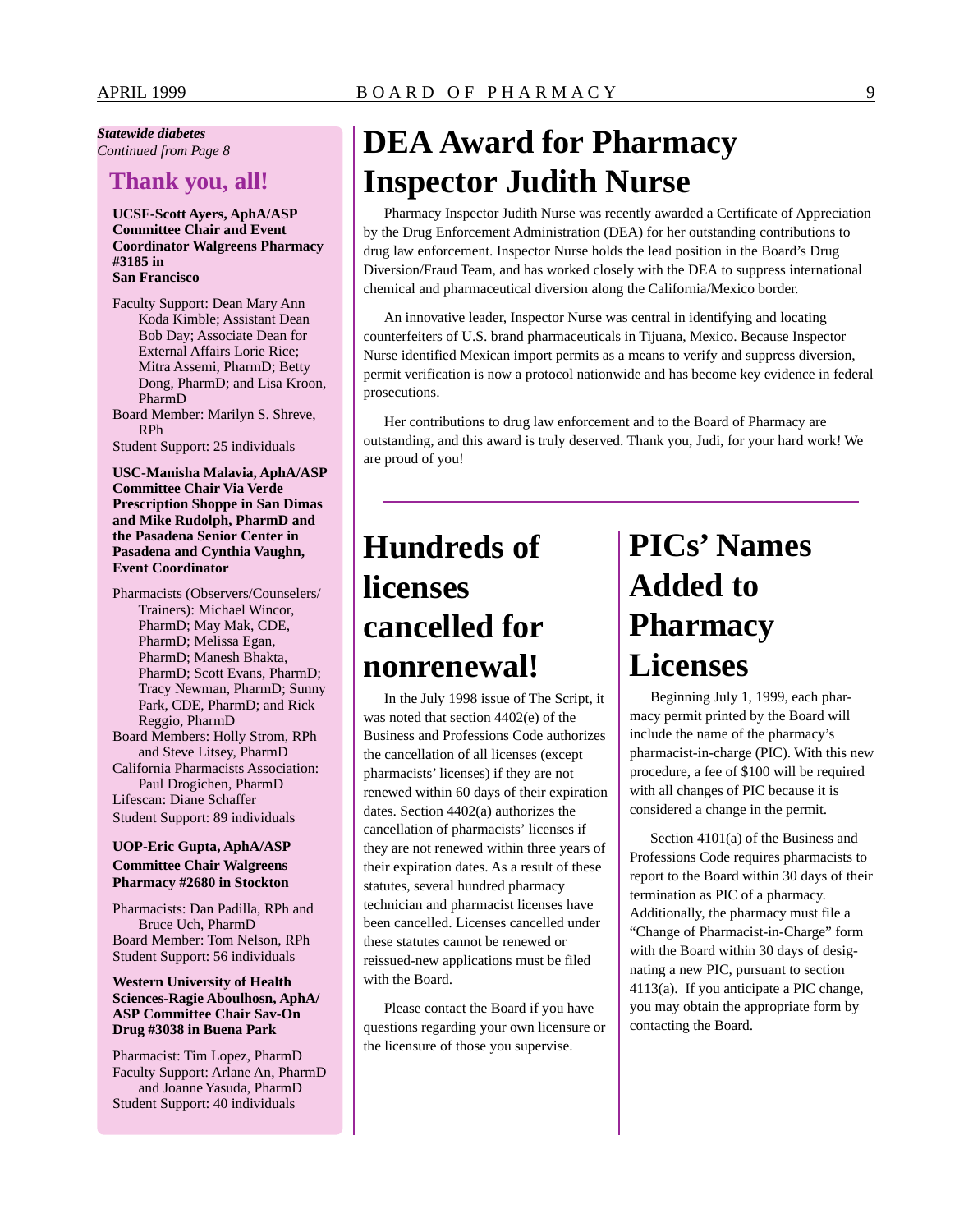### **More About Health & Safety Code Section 11159.2**

Section 11159.2 of the Health & Safety Code became effective January 1, 1999, allowing physicians to use nontriplicate prescription forms containing the notation "11159.2 exemption" when prescribing Schedule II controlled substances that are intended only for terminally ill patients. The January 1999 issue of The Script described in detail the requirements for such prescriptions. However, as these prescriptions appear in pharmacies, new questions arise:

- Q. Can a prescription for a Schedule II controlled substance with the notation "11159.2 exemption" be refilled?
- A. No. Prescriptions for Schedule II controlled substances may not be refilled, pursuant to H&SC 11200(c).
- Q. Under section 11159.2, how many Schedule II drugs can be prescribed on one prescription?
- A. Because the BNE triplicate contains the restriction, "For One Prescription Only," the same restriction would apply to an exempt prescription.
- Q. Can an exempt prescription contain a Schedule II drug and a Schedule III, IV, or V on the same document?
- A. Again, there may be only one drug listed on the exempt prescription-a Schedule II controlled substance.
- Q. Does an exempt prescription have to be in the physician's handwriting?
- A. The prescription must be in the prescriber's handwriting (pursuant to section 11164 regarding all Schedule II prescriptions). However, the notation "11159.2 exemption" may be written or preprinted on the prescription.
- Q. If the exemption notation is not on the prescription, and the pharmacist knows it is for a terminally ill patient, can the pharmacist enter the notation on the prescription?
- A. No. The pharmacist may neither enter the notation, nor fill the prescription if the notation is missing. The prescription must be returned to the prescriber for correction.
- Q. Can a pharmacist fill a prescription with a technically incorrect notation (e.g., "1159.2 exemption," " terminally ill," "nontriplicate," etc.)?
- A. The prescription may be filled if the pharmacist (1) has personal knowledge of the patient's terminal illness and (2) returns the prescription to the prescriber for correction within 72 hours.
- Q. Can the physician leave anything blank on the exempt prescription?
- A. A physician must meet all requirements for a Schedule II controlled substance prescription, pursuant to H&SC section 11164. However, if the physician fails to enter the patient's address, the pharmacist may enter it on the prescription or maintain that information in a readily accessible form in the pharmacy.
- Q. How long is an exempt prescription good?
- A. H&SC section 11166 directs that a prescription for a Schedule II controlled substance cannot be filled 14 or more days after the date written on the prescription by the prescriber.
- Q. Can a pharmacist dispense an exempt prescription for a Schedule II controlled substance telephoned to the pharmacy by the prescriber?
- A. No. A pharmacist cannot dispense a telephoned prescription for a Schedule II controlled substance intended to be an exempt prescription without the original prescription that complies with section 11159.2 requirements. An oral prescription for a Schedule II drug would be processed under triplicate procedures.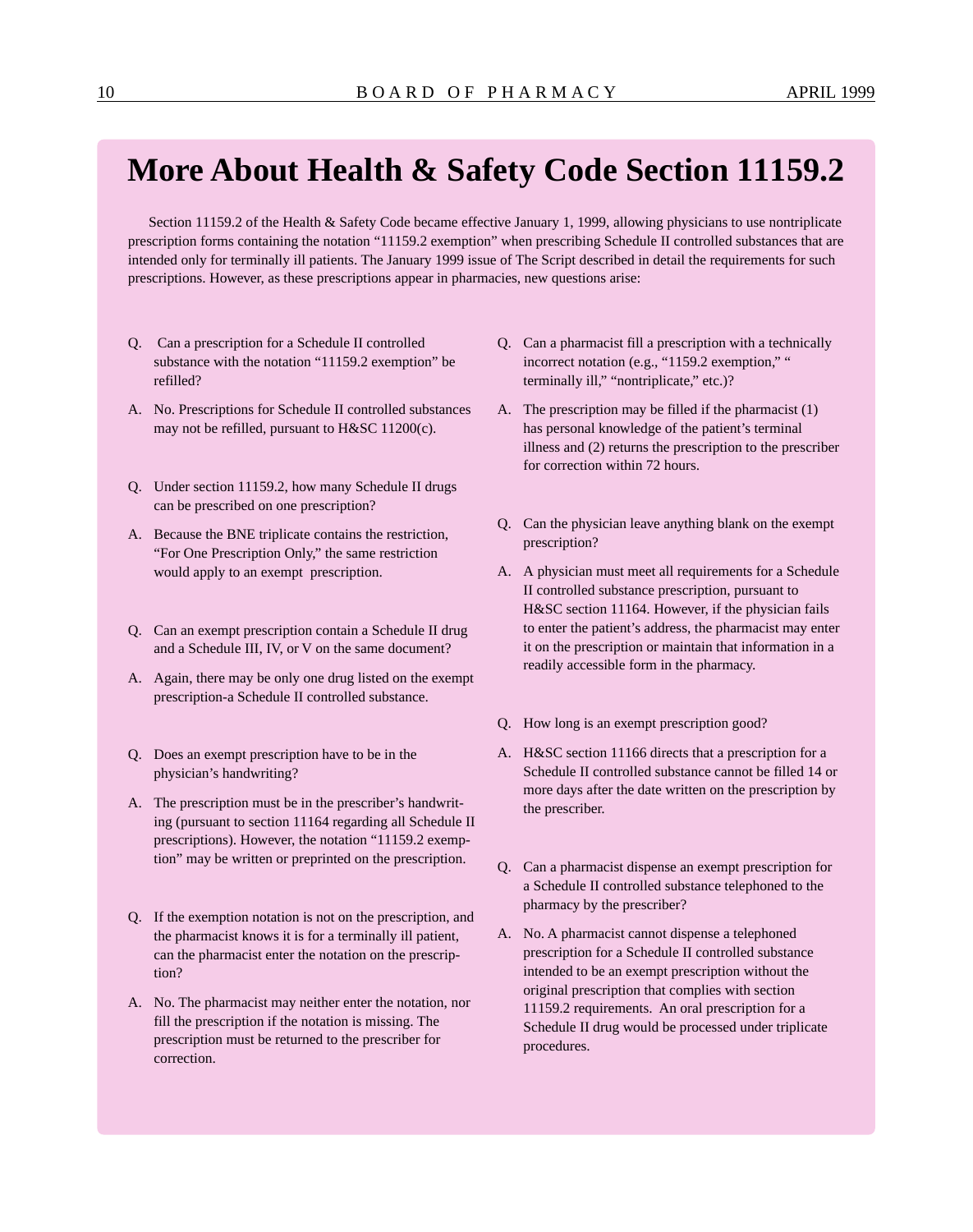### **Case Files: Medication Errors**

Medication errors can be greatly reduced by following basic safety precautions, providing proper patient consultation, and conferring with the prescriber when there is uncertainty about the prescription. The following cases, taken from Board files, illustrate what can occur when these precautions are not taken.

**Case 1:** A pharmacy received an orally transmitted prescription for Procanbid 1000mg with instructions for the patient to take one and one-half tablets twice a day. As law requires, a pharmacist received the oral order; however, the pharmacist did not question it. Another pharmacist-the filling pharmacistreviewed the prescription and realized that the tablet was a long-acting product and should not be broken in half. The filling pharmacist could not contact the prescriber and **incorrectly** dispensed the prescription with the long-acting product as written (error #1). During consultation, the pharmacist instructed the patient to contact her physician for clarification of the dosage.

After leaving the pharmacy, the patient realized that the medication given to her in the hospital had been two different tablets, one gray and one blue. She called the pharmacist back and was told to return to the pharmacy, where she was subsequently given four blue 500mg Procanbid tablets in **an unlabeled container** (error #2). The pharmacist made **no record of furnishing** the patient with the four tablets (error #3).

The filling pharmacist contacted the prescriber the following day, and the patient returned to the pharmacy a third time to pick up the correct prescription.

On the date of the error, 73 prescriptions were filled: 49 new and 24 refills. Staffing in the pharmacy consisted of one pharmacist (no clerks or technicians).

The case resulted in the following violations:

- California Code of Regulations 1761: The pharmacy and pharmacist filled an uncertain and erroneous prescription prior to conferring with the prescriber.
- Business and Professions Code 4076: The pharmacy and pharmacist dispensed medication to a patient in an unlabelled container.
- Business and Professions Code 4081: The pharmacy and pharmacist furnished the four 500mg tablets without maintaining an accurate record of their dispensing.

NOTE: Furnishing drugs without a prescription in reasonable quantities is allowed under Business and Professions Code 4062. However, a record containing the date; name and address of the person to whom the drug has been furnished; and the name, strength, and quantity of the drug furnished shall be maintained.

**Case 2:** A patient complained that her prescription for Toradol 10mg was **incorrectly dispensed with Inderal 10mg,** causing her to ingest the wrong medication for two days before a visit to her physician caught the error (error #1).

The Board inspector learned that the complainant had been in a car accident and was given the prescription for pain by her doctor. After taking the medication as directed for two days, she began to feel very disoriented; her arms, legs, and feet "tingled"; and she was still in pain. The complainant returned to her doctor, who prescribed Soma for additional pain relief. When the complainant asked her doctor if it was okay to take Soma with Inderal, the doctor realized that Inderal had been dispensed rather than Toradol.

After learning of the error, the pharmacy provided the correct medication to the patient at no charge and further offered to refund her money for the incorrectly filled drug. But because of the pharmacist's "casual" attitude about the error, the complainant reported the incident to the Board and further noted that she **had not received consultation**  from the pharmacist (error #2).

Later, during a subsequent inspection of the pharmacy, a Board inspector observed patients picking up their prescriptions, and for approximately 20 minutes saw no patient consultation being given. The inspector reviewed the original prescription and found that the writing on the prescription looked more like "Inodal 10mg," rather than Inderal or Toradol. The inspector discussed the error with the filling pharmacist and admonished the pharmacist to always carefully compare the label typed by technicians or clerks with the actual prescription. Additionally, the pharmacist-in-charge was admonished to ensure that patient consultation is provided to all patients with new prescriptions and upon request. Had the complainant received consultation, the error would have been discovered before the drug was dispensed to the patient.

On the date of the error, 186 prescriptions were filled: 105 new and 81 refills. Staffing was unknown.

- This case resulted in the following violations:
- ◆ California Code of Regulations 1716 and 1761: The pharmacist filled an erroneous and uncertain prescription with the incorrect medication without conferring with the prescriber.
- ◆ California Code of Regulations 1707.2 (b) $(1)(A)$ : The pharmacy and its pharmacists did not consult with a patient when the prescription drug had not previously been dispensed to the patient.